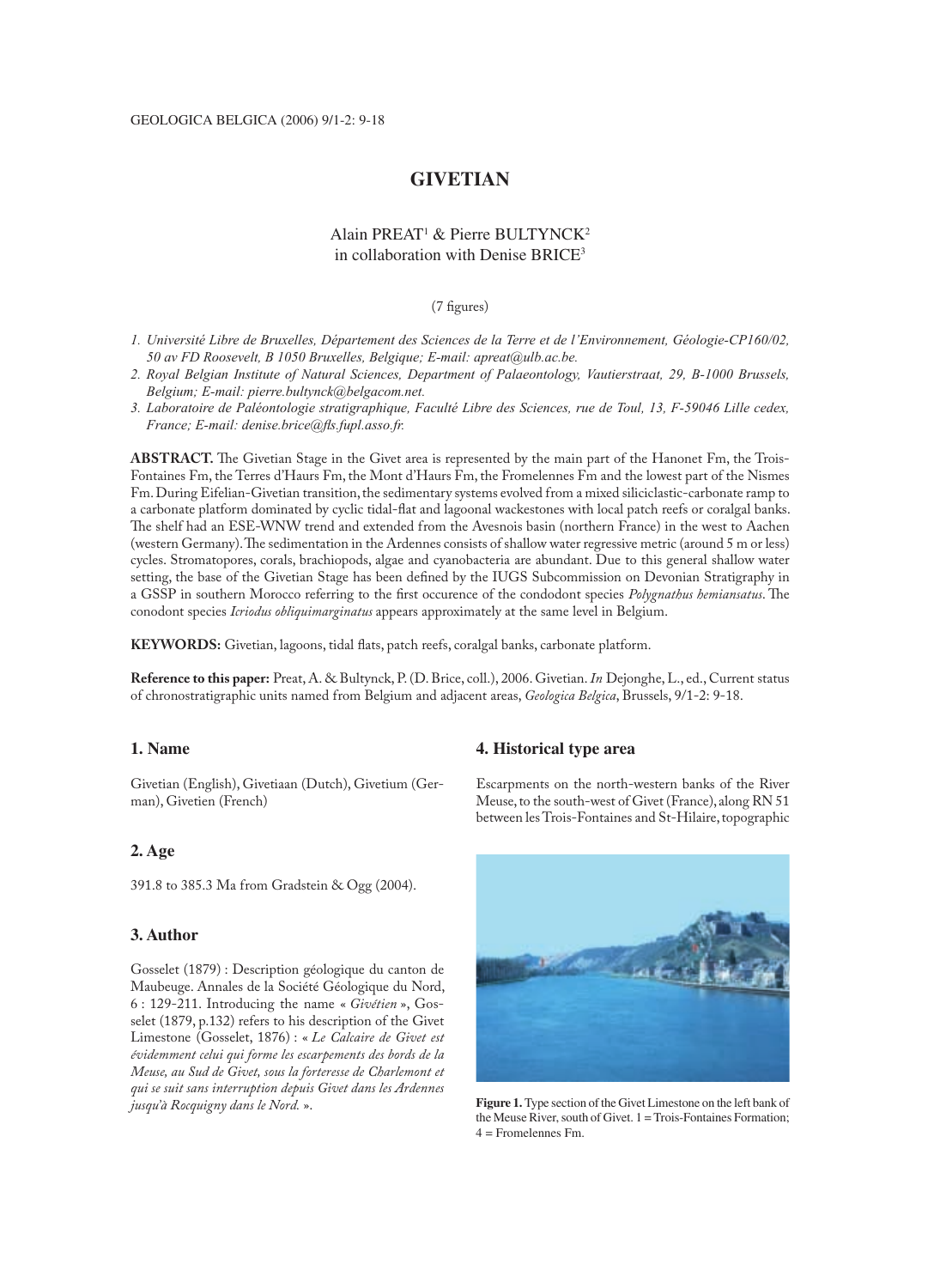

**Figure 2.** Part of topographic map 1:10,000 Agimont 58/3 (slightly reduced) showing the location of the type section of the Givet Limestone.  $1 = \text{Trois-Fontaines Fm}$ ;  $2 = \text{Terres d'Hours Fm}$ ;  $3 = \text{Mont d'Hours Fm}$ ;  $4 = \text{Fromelements Fm}$ . The positions of 1 and 4 are also shown in Fig. 1.

map 1:10,000 Agimont 58/3 (Figs 1 & 2). Corresponding geological map : carte géologique de Wallonie 1:25,000 Agimont-Beauraing 58/3-4 (Lemonne & Dumoulin, 1999).

## **5. Description**

According to the definition of the Global Stratotype Section and Point (GSSP) for the base of the Givetian (Walliser *et al.*, 1995) and for the base of the Frasnian (Klapper *et al.*, 1987), the Givetian Stage in the Givet area is represented by the main part of the Hanonet Fm, the Trois-Fontaines Fm, the Terres d'Haurs Fm, the Mont d'Haurs Fm, the Fromelennes Fm and the lowest part of the Nismes Fm. Biostromal beds and fine grained micritic limestones prevail. Two shaly parts with nodular limestones occur, the Terres d'Haurs Fm and the Flohimont Mbr of the Fromelennes Fm.

## **6. Historical background**

A very detailed summary of the various concepts of the 'Givetian' and 'Calcaire de Givet' terms was published

by Sartenaer & Errera (1972). In a special volume of the BRGM, Service Géologique National de France, devoted to French stratotypes, Brice (1980) gave an historical overview of the term Givetian and its lithostratigraphic and biostratigraphic characteristics. Herein attention is paid only to the most important changes in the meaning of the term Givetian. For more detailed information the reader is referred to the two above-mentioned references. According to Gosselet (1879, p. 130, 131) the term 'Givétien' he introduced corresponds to the 'Calcaire de Givet', exposed along the Meuse River south of Givet, which he described earlier (1876). Using the current lithostratigraphic terminology, the 'Givétien' of Gosselet (1879) includes the Trois-Fontaines Fm (without the 5-6 m of dark bluish limestones at the base), the Terres d'Haurs Fm, the Mont d'Haurs Fm and the Fromelennes Fm without the Fort Hulobiet Mbr. This current lithostratigraphic terminology will be used for describing the major changes in the concept of the term Givetian. Between 1884 and 1900 Gosselet used the term Givetian in a more restricted meaning. It is only represented by the Trois-Fontaines Fm (without the 5-6 m of limestones at the base), the Terres d'Haurs Fm and the Mont d'Haurs Fm. On different 'Givet' map sheets of the French Geological map between 1882 and 1970 and also in the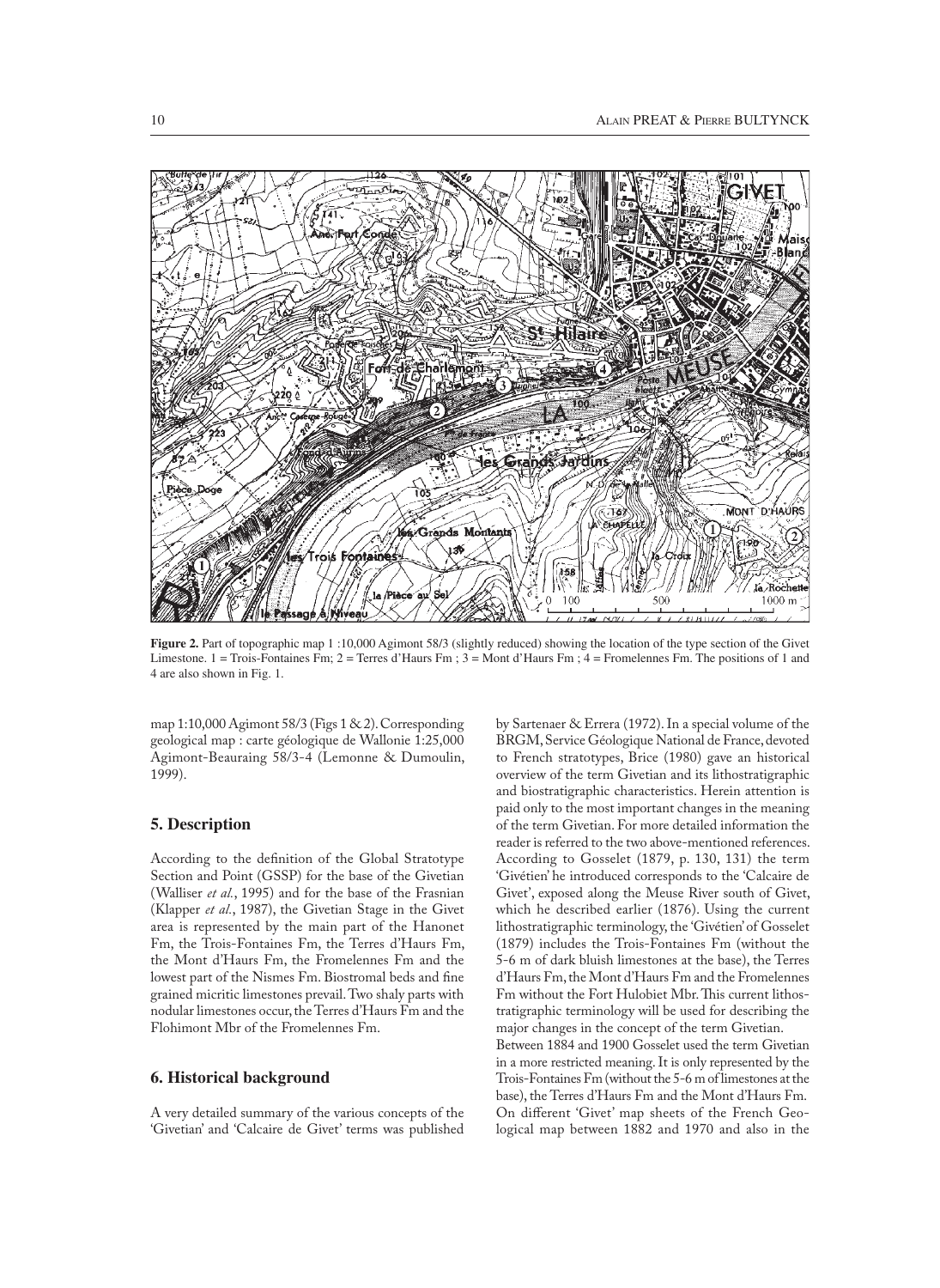different explanotary notes of the Belgian Geological map between 1896 and 1929, the Givetian includes the Trois-Fontaines Fm (without the 5-6 m of limestone at the base), the Terres d'Haurs Fm and the Mont d'Haurs Fm (these three formations are represented by Gva on the Belgian maps) and the Fromelennes Fm (= Gvb on the Belgian maps).

Since Maillieux (1910) many Belgian authors have used the term Givetian in a more restricted meaning including the Trois-Fontaines Fm, the Terres d'Haurs Fm and the Mont d'Haurs Fm. They assign the Fromelennes Fm to the Frasnian.

Sartenaer & Errera (1972) define a Givet Group (= Calcaire de Givet) composed of the Trois-Fontaines Fm, the Mont d'Haurs Fm and the Fromelennes Fm. They propose that a Givetian stage should approximatively represent the period of time for deposition of the Givet Limestone. This approach has been followed by most Belgian authors since 1972. Préat & Tourneur (1991) introduced the Terres d'Haurs Fm corresponding to the uppermost part of the Trois-Fontaines Fm and the lowest part of the Mont d'Haurs Fm sensu Sartenaer & Errera (1972).

In 1981 the IUGS Subcommission on Devonian Stratigraphy (SDS) decided to retain the name Givetian as international chronostratigraphic term for the upper stage of the Middle Devonian. However, in the type area for the name of the stage, the Givetian is mainly represented by shallow water platform carbonates. Corals, stromatoporoids and brachiopods, at some levels, are the most common fossil groups, useful for regional-interregional biostratigraphy but not for worldwide correlation. The base of all Devonian stages, with the exception of the Lochkovian, have been defined by SDS using conodonts because they provided the best results for worldwide correlation. The base of the Givetian stage was defined in a Global Stratotype Section and Point (GSSP) in southern Morocco referring to the first occurrence of the conodont species *Polygnathus hemiansatus*; another conodont *Icriodus obliquimarginatus* appears approximately at the same level (Walliser *et al.*, 1995). Conodonts are generally sparse in the Givet Limestone and the underlying Hanonet Fm. However, Bultynck & Hollevoet (1999) demonstrated that the index species and also *I. obliquimarginatus* first occur near the top of the lower part of the Hanonet Fm as described herein. Coen-Aubert (1992) recorded the two conodont species in the lower part of Fm "X" in Nismes. The base of the Frasnian (= top of Givetian) has been defined by SDS (Klapper et al., 1987) in a GSSP (Montagne Noire, Southern France) by the first occurrence of an early morphotype of the conodont *Ancyrodella rotundiloba*. This species appears slightly above the base of the Nismes Fm in many sections of the Ardennes (Bultynck *et al.*, 1988)

### **7. Lithology**

The Givetian of the type area is represented by the main part of the Hanonet Fm, The Trois-Fontaines, Terres d'Haurs, Mont d'Haurs and Fromelennes formations and the lowest part of the Nismes Fm (Fig. 3).

### *7.1. Hanonet Fm*

The top of the lower part of this Fm is of Early Givetian age as indicated above. The Fm consists of blackish, argillaceous, pyritic nodular thin limestone beds with thin calcareous shale beds (lower part), dark thin bluish limestones beds with corals (middle part), and two biostromal units (stromatopores, rugose and tabulate corals) separated by an interval with argillaceous limestones and shales (upper part) (Fig. 4). Thickness:  $30$  to  $70$  m. Lateral variations : important since the biostromal units can be reduced or can pass to large reefal lenses (bioherms) on a scale of less than a few kilometers. These lenses belong to Fm X (Coen-Aubert, 1991).



**Figure 4.** Uppermost part of the Hanonet Fm with dark nodular limestone beds alternating with thin calcareous shale beds overlaid by the basal limestone beds of the Trois-Fontaines Fm. Mont d'Haurs section, the location is shown in Fig. 2.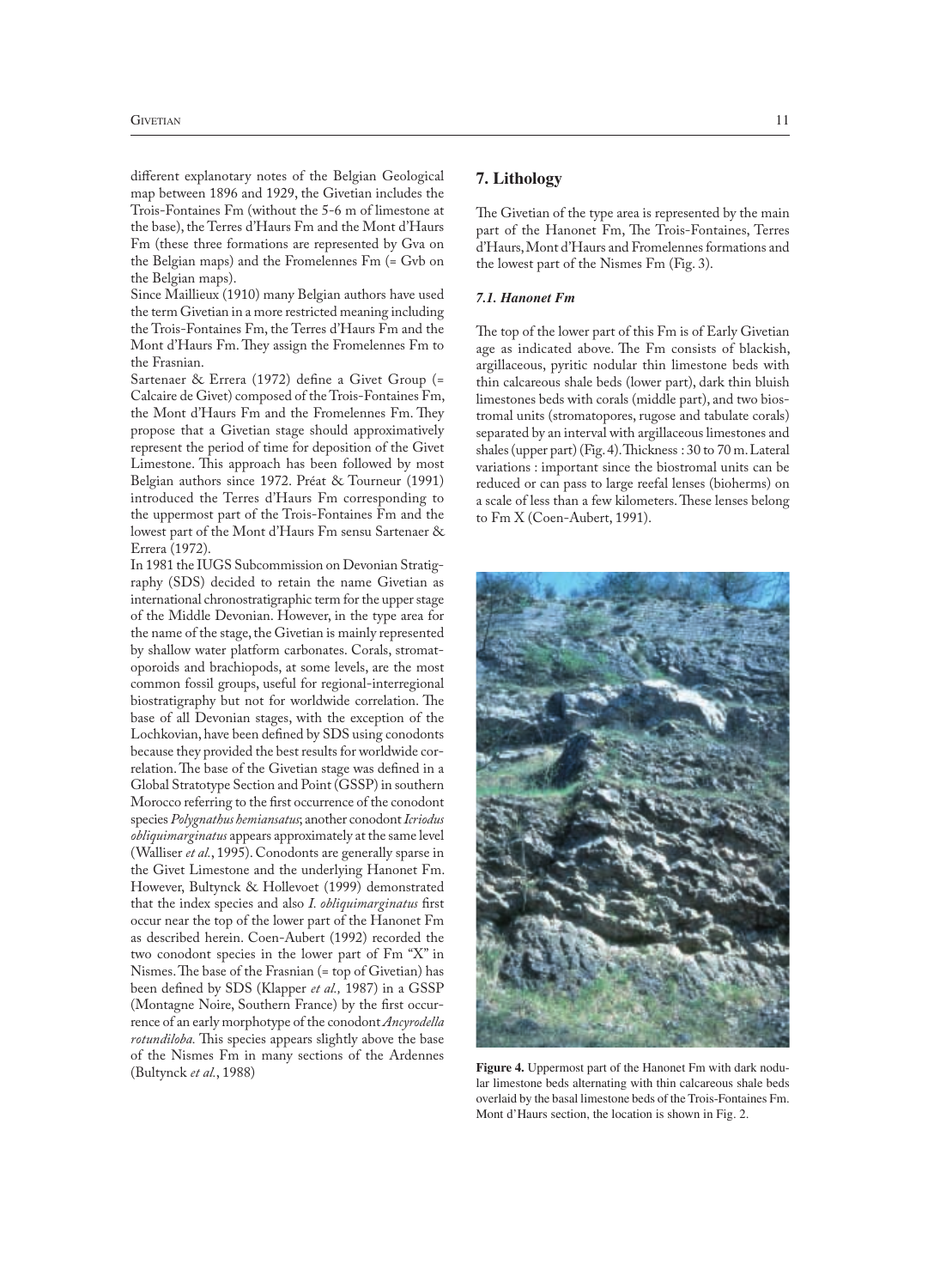

**Figure 3.** Generalized lithostratigraphic column of uppermost Eifelian, Givetian and lowermost Frasnian formations in the southern border of the Dinant Synclinorium (after Bultynck & Dejonghe, 2001).

Column conodont zones: *timorensis* Zone, the upper arrow indicates the base of the zone according to Bultynck (1987), the lower arrow, the base of the zone based on the graphic correlation method (Gouwy & Bultynck, 2003); *rhenanus/varcus* Zone, the upper arrow indicates the base of the zone according to Bultynck (1974), the lower arrow, the base of the zone based on the graphic correlation method (Gouwy & Bultynck, 2003). R-T column: numbering of T-R cycles of Johnson *et al*. (1985).

Fromelennes Fm: Lw = Flohimont Mbr. ; Md. = Moulin Boreux Mbr ; Up. = Fort Hulobiet Mbr. Lithological symbols : 1, dark nodular limestone beds; 2, shale; 3, shaly limestones; 4, shale with nodules; 5, sandy or silty shale and calcareous siltstones, occasionally with fine cross-laminations; 6, alternating biostromal beds and micritic limestone beds; 7, nodular and bedded limestones; 8, bluish to grayish limestones.

## *7.2. Trois-Fontaines Fm*

Well-bedded greyish thin limestones with (1) crinoidal beds at the base, locally coral-rich, (2) stromatoporoidcoralgal biostrome capped locally by *Stringocephalus* coquinoid beds, (3) very fine-grained, locally laminar limestones with a few bioclastic interstratified thin beds. Large thickness variations from 10 to 40 m for units 1- 2, and 20 m to 60 m for units 3-4. No important facies variations except west of the Xhoris Fault of the SE flank of the Dinant Synclinorium where there is an increasing influx of terrigeneous material. Lower boundary : first 'pure' limestone bed above the dark shaly limy beds of the Hanonet Fm. For mapping purposes (Dumoulin

& Coen - in press), the base of the Trois-Fontaines Fm is considered as the base of the 'first biostrome' sensu Préat *et al.* (1984). Upper boundary : base of the Terres d'Haurs Fm.

## *7.3. Terres d'Haurs Fm*

Well- to medium-bedded shaly and darkish limestones with crinoids, corals, brachiopods and trilobites. The base of the formation consists of a well stratified or 'patch reef' coralgal biostrome interstratified with decimetric calcshales. Lateral variation : as for the Trois-Fontaines Fm there is an increase of terrigeneous material at the southeast. Lower boundary : coralgal biostrome with mas-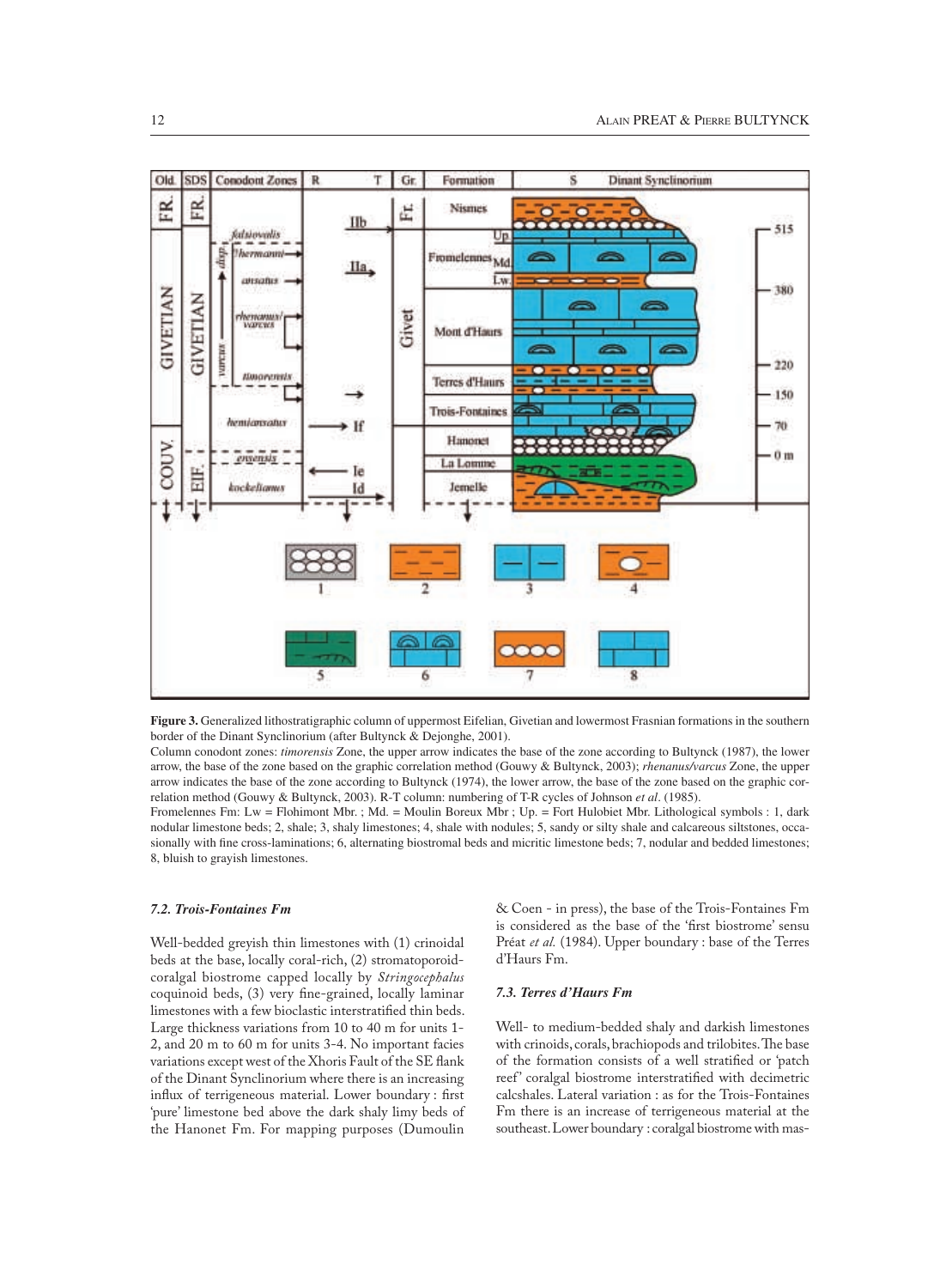

**Figure 5.** Middle part of the Mont d'Haurs Fm exposed in the Mont d'Haurs section and showing typical massif biostromal bed (1.30 m thick). The white spots are domical stromatoporoids. The location is shown in Fig. 2.

sive rugose and tabulate corals, upper boundary : base of the Mont d'Haurs Fm. Thickness : around 60-70 m.

## *7.4. Mont d'Haurs Fm*

Medium- to thick-bedded biostromal (stromatopores, rugose and tabulate corals, brachiopods), alternating with fine-grained micritic limestones and dolomitic shales and limestones (Fig. 5). Lower boundary : first massive biostromal bed with abundant stromatopores and corals. Upper boundary : base of the Fromelennes Fm. Thickness : 160 m at Givet.

## *7.5. Fromelennes Fm*

Thin-, medium- and thick-bedded limestones and shaly limestones with increasing shale levels towards the top. Three members have been defined (Coen-Aubert, 1991) : Flohimont Mbr, 29 m of brachiopod-rich argillaceous limestones with shaly intervals at the top ; Moulin Boreux Mbr, 82 m of biostromal and massive cryptalgal limestones, Fort Hulobiet Mbr, 24 m of calcshales and argillaceous bioclastic limestones (Fig. 6). Lower boundary : first brachiopod-rich argillaceous bed overlying the



**Figure 6.** South-western face of the Moulin Boreux hill, 1.5 km south-east of Givet, showing the upper 49m of the Moulin Boreux Member of the Fromelennes Fm. The Fort Hulobiet Mbr is exposed in a trench at the top of the hill, indicated by an arrow.

massive biostromal bed of the preceding formation. Upper boundary : base of the Nismes Fm (beginning with the 'Zone des Monstres' i.e. nodular limestone with very abundant large brachiopods). Lateral variations : the Fm is 15 m thicker to the east, and decreases to the NE. In the Philippeville Massif the thickness is about 80 m.

### **8. Sedimentology and palaeogeography**

The general evolution is transgressive over the Old Red Continent from late Emsian to late Frasnian and parallels the global eustatic curve of Johnson *et al.* (1985) for the Devonian System of Euramerica with a few discrepancies observed in late Givetian and middle Frasnian times. On a larger European scale, the transgression was in a northerly direction, reaching the southern Ardennes by lower Eifelian and western Germany by the middle Givetian. During Eifelian-Givetian transition, the sedimentary systems consisted of the evolution from a mixed siliciclastic-carbonate ramp to a carbonate platform (Kasimi & Préat, 1996) dominated by cyclic tidal-flat and lagoonal wackestones with local patch reefs or coralgal banks. The transition of the ramp to the platform system is diachronous since both systems were locally coeval in southern Belgium and northern France (Préat, 2004). The shelf had an ESE-WNW trend and extended from the Avesnois basin (northern France) in the west to Aachen (western Germany) in the east. Isolated carbonate complexes developed East of the Rhine river in the Rheinische Schiefergebirge, and in southwest England. The platform had a complex internal structure and the reefs were positioned either on the shelf-edge, within the shelf or upon topographic highs within the basin. Synsedimentary tectonism (France, Belgium, England ?) and volcanism (Germany) are conspicuous. The development of this barrier-reef system enabled back-reef sedimentation to occur in a broad-shelf lagoon (Préat & Boulvain, 1988).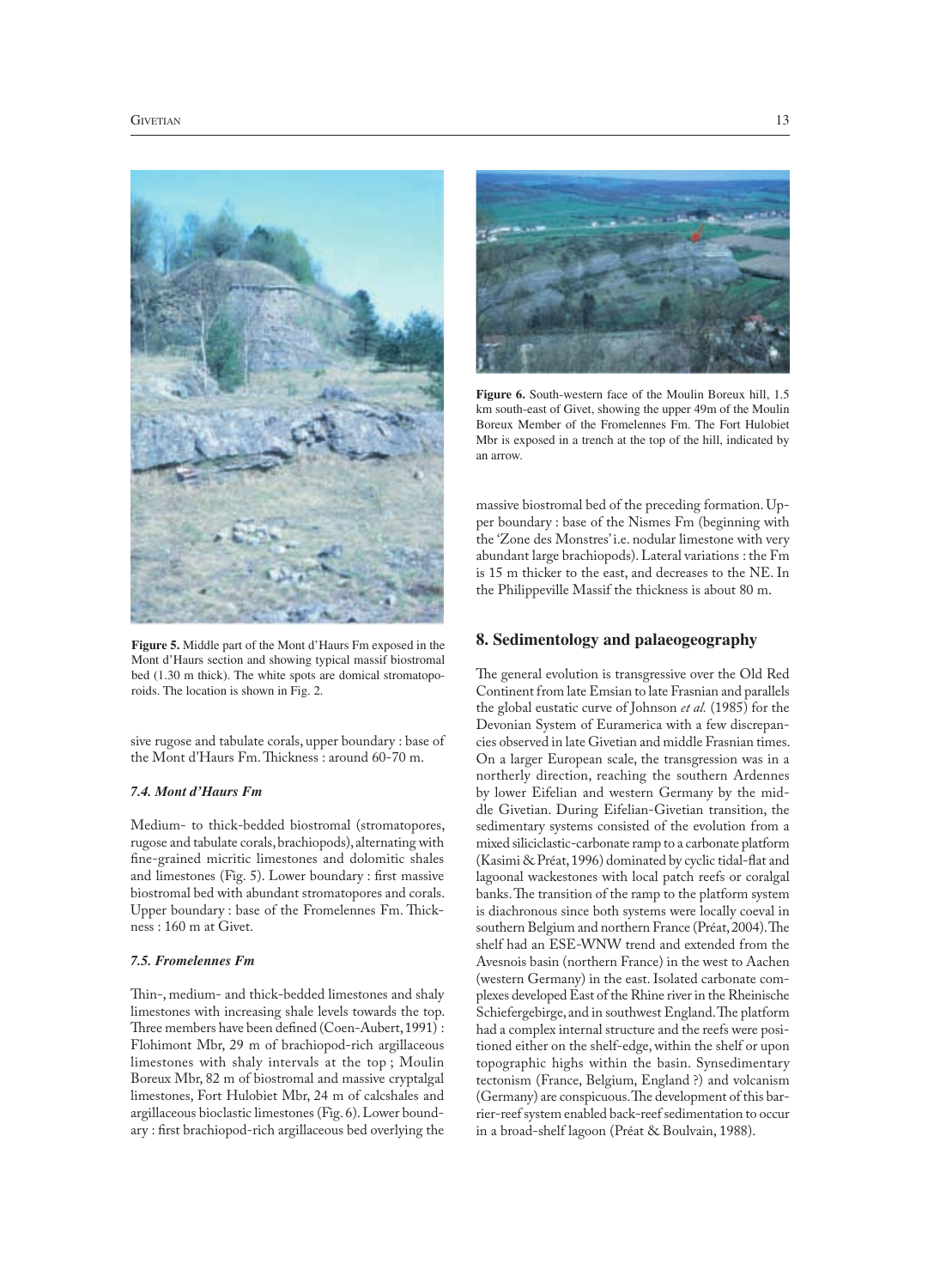Thirteen major microfacies are recognized in a sedimentological model for the Givetian carbonate succession of the Avesnes, Dinant and Namur basins (Préat & Mamet, 1989; Préat, 2004). They range from open-marine, under the wave action zone, to reefal complexes, lagoons (algal and fenestral wackestones) and evaporitic sebkhas with microbial laminites and paleosols (calcretes and dolocretes). The sedimentation is composed of regressive metric (1 to 3 m thick) cycles. A complete cycle within the restricted belt consists of a subtidal to lower-intertidal unit overlain by an upper-intertidal to supratidal unit that records upward shoaling conditions. The faunal and microfloral diversities are low as a result of important salinity variations and temperature fluctuations indicated by isotope analyses (Weis & Préat, 1994). The milieu is either dominated by ostracods with subordinate *Amphipora* and calciphaerids, or by nodular codiaceans and sponges with a few kamaenids. A model based on a steady subsidence and on the variation of the local carbonate productivity with respect to the progradation of the sediments is inferred. A rather steady subsidence persisted during Givetian times and the carbonate production counterbalanced the subsidence. Regional study shows that the Givetian carbonate belt was composed of numerous tilted blocks a few km wide suggesting broad epeirogenic movements or passive distention in a backarc setting. Sequence stratigraphy can also match accomodation space either within each block and over the whole area with reasonable values for carbonate production, subsidence rates and long term sea-level rise. The magnitude of sea-level change was on the order of 1-3 m (Préat, 2004).

# **9. Palaeontology**

The macrofauna consists mainly of corals, stromatoporoids and brachiopods. They are important for regional and interregional correlation. Acritarchs, spores, algae, conodonts and ostracods are the microfaunal groups that have been thoroughly studied during the last three decades. Some of them are important for worldwide correlation.

# *9.1 Brachiopods*

Brachiopods are omnipresent. The base of the Givetian corresponds to an interval within the Hanonet Fm in which Spinatrypa (Invertrypa) kelusiana and S. (I.) fasciplicata occur together, Gerolsteinites givefex occurs near the base of the Trois-Fontaines Fm (Godefroid, 1995; Bultynck & Hollevoet, 1999). The first stringocephalids occur in the Trois-Fontaines Fm and disappear in the lower part of the Moulin Boreux Mbr. The Flohimont Mbr contains rich atrypid faunas (Godefroid & Jacobs, 1986) and cyrtospiriferids, in the past assigned to Cyrtospirifer verneuilli and Tenticospirifer tenticulum.

# *9.2. Corals*

 Rugose corals from the Eifelian-Givetian boundary interval were studied by Coen-Aubert (1989, 1996, 1997). *Keriophyllum maillieuxi* and *Sociophyllum torosum* appear above the Eifelian-Givetian boundary. *Sociophyllum elongatum* and *Beugniesastraea kunthi* are restricted to the base of the Trois-Fontaines Fm. *Argutastraea quadrigemina* occurs in the uppermost part of the Trois-Fontaines Fm and in the Terre d'Haurs Fm; *A. tenuiseptata* is restricted to the Mont d'Haurs Fm (Coen-Aubert & Lütte, 1990). *Wapitiphyllum luxum, Sunophyllum beichuanense* and *Temnophyllum delmeri* appear in the upper part of the Mont d'Haurs Fm and disappear in the lower part of the Moulin Boreux Mbr (Coen-Aubert, 2004). The upper part of the Fort Hulobiet Mbr is characterized by *Disphyllum virgatum* (Coen-Aubert, 1991).

# *9.3 Ostracods*

Rich ostracod faunas occur in the Hanonet Fm and the Trois-Fontaines Fm of the Couvin area (Casier *et al.*, 1992) and in Resteigne (Casier & Préat, 1990, 1991). They are important for palaeoenvironmental analyses.

## *9.4 Conodonts*

Conodont faunas are generally sparse; the most abundant faunas occur in the Terres d'Haurs Fm, at the base of the Mont d'Haurs Fm and in the Flohimont Mbr (Bultynck, 1974, 1982, 1987; Bultynck & Hollevoet, 1999). They permit correlation with the Givetian conodont Standard zonation (see 10. chronostratigraphy).

## *9.5 Algae*

Rich algal microfloras (blue-green, green and red algae) are present throughout the Givetian. They cannot be used for precise age determination as they are facies related. Semi-restricted lagoons (Trois-Fontaines Fm, Mont d'Haurs Fm and Fromelennes Fm) have abundant dasyclads, calcispheres, palaeosiphonocladales, cyanobacteria and nodular codiaceans (Préat *et al.*, 1984; Préat & Mamet, 1989). Restricted lagoons have calcispheres (Trois-Fontaines Fm), cyanobacteria, spongiostromids (Mont d'Haurs Fm), few dasycladales and umbellinids (Fromelennes Fm). Microcodiaceans developed in lagoons associated with pre-evaporitic conditions or in supratidal environments with vadose cementation. The algal diversity is higher around the Eifelian-Givetian boundary interval which is characterized by udoteaceans (*Paralitanaia baileuxensis*, *Pseudopalaeoporella lummatonensis*) (Mamet & Préat, 1985), 'giant' dasyclad *Givetianella tsienii* (Mamet & Préat, 1982) and giant 'phylloid' *Resteignella resteignensis* (Mamet & Préat, 1983).

The stratigraphic ranges of Givetian acritarchs, spores, corals, brachiopods and conodonts have been incorpo-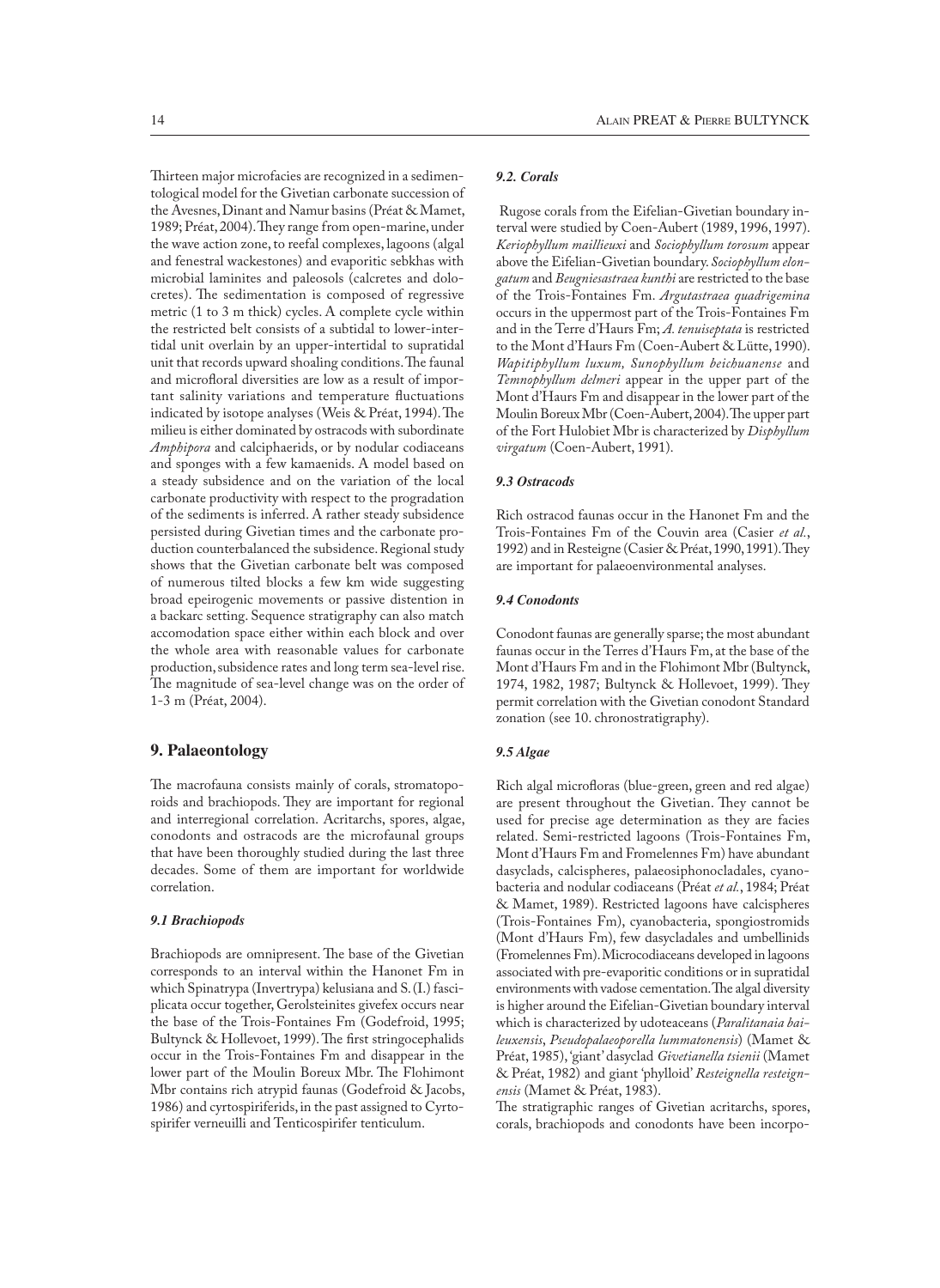rated in a Middle Devonian Composite Standard established using the graphic correlation method (Gouwy & Bultynck, 2003).

## **10. Chronostratigraphy**

Correlation with the internationally agreed IUGS chronostratigraphic time scale is based on conodonts (Fig. 7). *Polygnathus hemiansatus*, the index species for the base of the Givetian, occurs near the top of the lower part of the Hanonet Fm (Bultynck & Hollevoet, 1999). Due to shallow water facies, conodonts are sparse at that level. But because also *Icriodus obliquimarginatus* first occurs at the same level, the positioning of the boundary is considered reliable.

An early morphotype of *Ancyrodella rotundiloba*, the index taxon for the base of the Frasnian (= top of the Givetian), occurs 1.50m above the base of the Nismes Fm in Nismes in rich conodont faunas and in a phylogenetic succession (Bultynck *et al.,* 1988).

Different parts of the Givet Limestone can be correlated with the Devonian conodont standard zonation. The Trois-Fontaines Fm belongs to the *hemiansatus* Zone and the Terres d'Haurs and the lower part of the Mont d'Haurs Fm to the *timorensis* Zone (= lower part of Lower *varcus* Zone) (Bultynck, 1987). The uppermost

part of the Mont d'Haurs Fm and the lower part of the Flohimont Mbr belong to the *rhenanus/varcus* Zone (= upper part of Lower *varcus* Zone) and the upper part of this member is assigned to the *ansatus* Zone (= Middle *varcus* Zone) (Bultynck *et al.*, 2001). The Fort Hulobiet Mbr is assigned to the lowest part of the *falsiovalis* Zone (Bultynck *et al.*, 2000).

## **11. Geochronology**

No radiometric data are available.

## **12. Structural setting**

The Givet area belongs to the southern border of the Dinant Synclinorium. This latter is located in the northern part of the Ardennes allochton and forms part of the Rhenohercynian belt of the Mid-European Variscides. The outcrops occur in several folds characterized by N-NE disymmetrical structures with subhorizontal elongated flanks ('=plateures') and subvertical short flanks ('dressants'). These structures display a slightly S-SE dipping schistosity. The amplitude and wavelength of the folds occur are on a kilometric scale (Lacquement *et al.*, in press).



**Figure 7.** Generalized lithostratigraphic cross-section of uppermost Eifelian, Givetian and lowermost Frasnian formations across the southern and south-eastern border of the Dinant Synclinorium (after Bultynck & Dejonghe, 2001).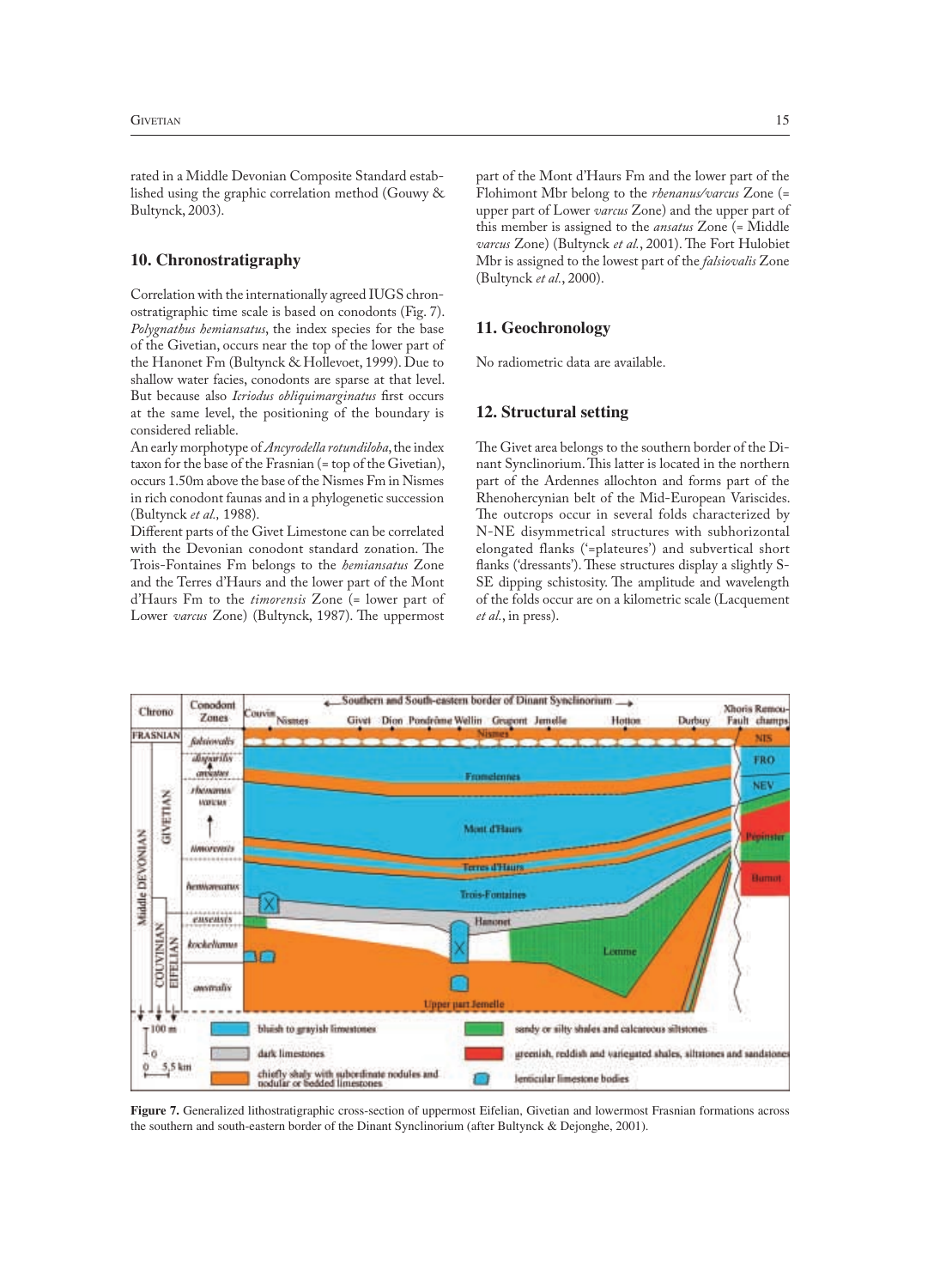### **13. Reference sections in Belgium and GSSP**

The GSSP boundary for the Eifelian-Givetian is located in a section at Jebel Mech Irdane in the Tafilat of Morocco (Walliser *et al.*, 1995). The position of the boundary was selected by the Subcommission on Devonian Stratigraphy in 1992 to coincide with the level at which *Polygnathus foliatus* changes to *Polygnathus hemiansatus* (conodonts). In Belgium, the old Resteigne quarry (Préat *et al.*, 1984) is the best section showing over 200 m the Hanonet Fm, the Trois-Fontaines Fm, the Terres d'Haurs Fm and the lower part of the Mont d'Haurs Fm. The stratotype section of the Nismes Fm (Bultynck & Coen, 1999) shows the Fort Hulobiet Mbr of the Fromelennes Fm in direct contact with the Nismes Fm. The Sourd d'Ave outcrop exposes the upper part of the Fromelennes Fm and its contact with the Nismes Fm.

### **14. Main contributions**

Bultynck, 1974, 1987; Bultynck & Dejonghe, 2001; Bultynck *et al.*, 1991, 2000, 2001 ; Coen-Aubert, 1991 ; Errera *et al.*, 1972 ; Kasimi & Préat ; 1996, Préat & Mamet, 1989; Préat & Kasimi, 1995; Préat & Tourneur, 1991 ; Weis & Préat 1994 ; Walliser *et al.*, 1995.

## **15. Acknowledgments**

The authors thank Bernard Mamet and Léon Dejonghe for their help and advice and review of the manuscript.

### **References**

BRICE, D., 1980. Givétien. *Mémoire du B.R.G.M*., 109 : 9-25.

BULTYNCK, P., 1974. Conodontes de la Formation de Fromelennes du Givetien de l'Ardenne franco-belge*. Bulletin de l'Institut royal des Sciences naturelles de Belgique, Sciences de la Terre,* 50/10 : 1-30.

BULTYNCK, P., with contributions by L. JACOBS, 1982. Conodont succession and general faunal distribution across the Givetian-Frasnian boundary beds in the type area. *In Papers on the Frasnian-Givetian boundary,*  34-59*.* Service géologique de Belgique.

BULTYNCK, P., 1987. Pelagic and neritic conodont successions from the Givetian of pre-Sahara Morocco and the Ardennes. *Bulletin de l'Institut royal des Sciences naturelles de Belgique, Sciences de la Terre*, 57 : 149-181.

BULTYNCK, P. & HOLLEVOET, C., 1999. The Eifelian-Givetian boundary and Struve's Middle Devonian Great Gap in the Couvin area (Ardennes, southern Belgium). *Senckenbergiana Lethaea*, 79/1: 3-11.

BULTYNCK, P. & DEJONGHE, L., 2001. Devonian lithostratigraphic units (Belgium). *In* Bultynck P. & Dejonghe L. (eds), Lithostratigraphic scale of Belgium, *Geologica Belgica*, 4/1-2 : 39-69.

BULTYNCK, P., COEN-AUBERT, M., & GODE-FROID, J., 2000. Summary of the state of correlation in the Devonian of the Ardennes (Belgium-NE France) resulting from the decisions of the SDS. *Courier Forschungsinstitut Senckenberg*, 225 : 91-114.

BULTYNCK, P., CASIER, J.-G., COEN, M., COEN-AUBERT, M., GODEFROID, J., JACOBS, L., LO BOZIAK, S., SARTENAER, P. & STREEL, M., 1988. *In* Pre-congress excursion to the Devonian stratotypes in Belgium. *Bulletin de la Société belge de Géologie*, 96: 255-270.

BULTYNCK, P., COEN-AUBERT, M., DEJON-GHE, L., GODEFROID, J., HANCE L., LACROIX, D, PRÉAT, A., STAINIER, P., STEEMANS, PH., STREEL, M., & TOURNEUR, F., 1991. Les Formations du Dévonien Moyen de la Belgique. *Mémoires pour servir à l'explication des Cartes géologiques et minières de la Belgique*, 30 : 1-106.

BULTYNCK, P., CASIER, J.-G., COEN-AUBERT, M. & GODEFROID, J., 2001. Pre-conference field trips (V1), Couvin-Philippeville–Wellin area, Ardenne (May 11-12, 2001). *In* U. Jansen, P. Königshof, G. Plodowski & E. Schindler (Eds.), *Field trips Guide book 15th International Senckenberg Conference*: 1-44. Forschungsinstitut Senckenberg, Frankfurt am Main.

CASIER, J.-G. & PREAT, A., 1990. Sédimentologie et ostracodes de la limite Eifelien-Givetien à Resteigne (bord sud du Bassin de Dinant, Belgique*). Bulletin de l'Institut royal des Sciences naturelles de Belgique, Sciences de la Terre*, 60 : 75-105.

CASIER, J.-G. & PREAT, A., 1991. Evolution sédimentaire et ostracodes de la base du Givetien à Resteigne (bord sud du Bassin de Dinant, Belgique*). Bulletin de l'Institut royal des Sciences naturelles de Belgique, Sciences de la Terre*, 61 : 155-177.

CASIER, J.G., PRÉAT, A. & KASIMI, R., 1992. Ostracodes et sédimentologie du sommet de l'Eifelien et de la base du Givetien, à Couvin (bord sud du Bassin de Dinant, Belgique). *Bulletin de l'Institut royal des Sciences naturelles de Belgique, Sciences de la Terre*, 62 : 75-108.

COEN-AUBERT, M., 1989. Représentants des genres *Sociophyllum Birenheide*, 1962 et *Beugniesastraea* n. gen. à la base du Calcaire de Givet de Pondrôme et de Resteigne (bord sud du Bassin de Dinant, Belgique). *Bulletin de l'Institut royal des Sciences naturelles de Belgique, Sciences de la Terre*, 66 : 19-36.

COEN-AUBERT, M., 1991. Formation de Fromelennes. *In* Bultynck *et al.,* 1991, Les Formations du Dévonien Moyen de la Belgique. *Mémoires pour servir à l'explication des cartes Géologiques et Minières de la Belgique*, 30 : 61-64.

COEN-AUBERT, M., 1992. Rugueux coloniaux mésodévoniens du Fondry des Chiens à Nismes (Ardenne, Belgique). *Bulletin de l'Institut royal des Sciences naturelles de Belgique, Sciences de la Terre*, 62 : 5-21.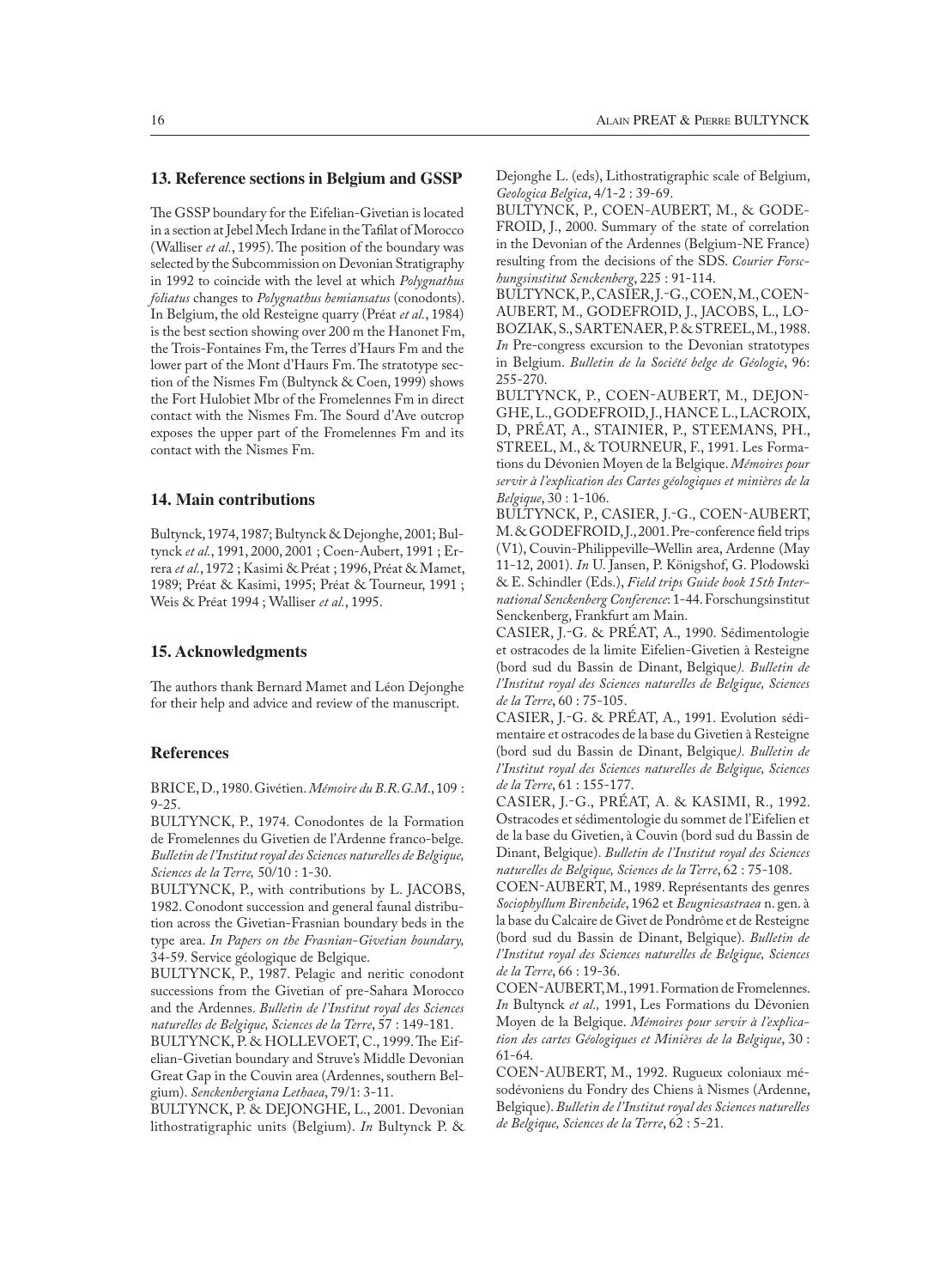COEN-AUBERT, M., 1996. *Siphonophrentides* et *Cyathophyllides* près de la limite Eifelien-Givetien à Resteigne (Ardenne, Belgique). *Bulletin de l'Institut royal des Sciences naturelles de Belgique, Sciences de la Terre*, 66 : 19-36.

COEN-AUBERT, M., 1997. Rugueux solitaires près de la limite Eifelien-Givetien à Pondrôme (Belgique*). Bulletin de l'Institut royal des Sciences naturelles de Belgique, Sciences de la Terre*, 67 : 5-24.

COEN-AUBERT, M., 2004. Two new species of Themnophyllids (Rugosa) from the upper Givetian of Belgium. *Bulletin de l'Institut royal des Sciences naturelles de Belgique, Sciences de la Terre*, 74 : 19-34.

COEN-AUBERT, M. & LÜTTE, B.P., 1990. Massive rugose corals from the Middle Devonian of the North Eifel Hills (Rheinisches Schiefergebirge, West Germany). *Geologica et Palaeontologica*, 24: 17-39.

DUMOULIN, V. & COEN, M., in press. *Carte géologique de Wallonie, Olloy/sur/Viroin-Treignes 58/5-6, à 1:25 000 et sa notice explicative*. Ministère de la région Wallonne.

GODEFROID, J., 1995. Les brachiopodes (Pentamerida, Atrypida et Spiriferida) de la fin de l'Eifelien et du début du Givetien à Pondrôme (Belgique, bord sud du Synclinorium de Dinant). *Bulletin de l'Institut royal des Sciences naturelles de Belgique, Sciences de la Terre*, 65 : 69-116.

GODEFROID, J. & JACOBS, L., 1986. Atrypidae (Brachiopoda) de la Formation de Fromelennes (fin du Givetien) et de la partie inférieure de la Formation de Nismes aux bord sud et sud-est du Synclinorium de Dinant (Belgique). *Bulletin de l'Institut royal des Sciences naturelles de Belgique, Sciences de la Terre*, 56 : 67-136.

GOSSELET, J., 1876. Le Calcaire de Givet. Deuxième partie*. Annales de la Société Géologique du Nord*, 3 (1875- 1876), 54-75.

GOSSELET, J., 1879. Description géologique du Canton de Maubeuge*. Annales de la Société géologique du Nord*, 6 : 129-211.

GOUWY, S. & BULTYNCK, P., 2003. Conodont based graphic correlation of the Middle Devonian formations of the Ardenne (Belgium): implications for stratigraphy and construction of a regional composite. *Revista Espanola de Micropaleontologia*, 35/3 : 315-344.

GRADSTEIN, F.M. & OGG, J.G., 2004. Geological Time Scale –Why, how, and where next ? *Lethaia*, 37 : 175-181.

JOHNSON, J.G., KLAPPER, G. & SANDBERG, C.A., 1985. Devonian eustatic fluctuations in Euramerica. *Bulletin Geological Society America*, 96/5 : 567-587.

KASIMI, R. & PREAT, A. 1996. Sédimentation de rampe mixte silico-carbonatée des couches de transition eiféliennes-givétiennes franco-belges. Deuxième partie: Cyclostratigraphie et paléostructuration. *Bulletin des Centres Recherches Exploration Production Elf-Aquitaine*, 20/1: 61-90.

KLAPPER, G., FEIST, R. & HOUSE, M., 1987. Decision on the boundary stratotype for the Middle/Upper Devonian Series boundary. *Episodes*, 10/2: 97-101.

LACQUEMENT, F., MANSY, J.L., MEILLIEZ, F., VAN VLIET LANOE, B., CORNEILLE, JP, COEN, M., DUMOULIN, V. & LEMONNE E., in press. Notice Explicative de la feuille de Givet au 1 :50.000è. *Editions du BRGM, Service National Géologique de la France*.

LEMONNE, E. & DUMOULIN, V., 1999. *Carte géologique de Wallonie, 58/3-4, Agimont-Beauraing*. Ministère de la Région Wallonne. Direction générale des ressources naturelles et de l'environnement.

MAMET, B. & PREAT, A. 1982. *Givetianella tsienii*, une dasycladacée nouvelle du Givétien de la Belgique. *Bulletin de la Société belge de Géologie*, 91/4 : 209-216.

MAMET, B. & PREAT, A. 1983. *Resteignella resteignensis*, une phylloïde nouvelle du Givétien de la Belgique. *Bulletin de la Société belge de Géologie*, 92/4 : 293-300.

MAMET, B. & PREAT, A., 1985. Sur quelques Algues vertes nouvelles du Givétien de la Belgique. *Revue de Micropaléontologie*, 28/1 : 67-74.

MAILLIEUX, E., 1910. Observations sur la nomenclature stratigraphique adoptée en Belgique, pour le Dévonien, et conséquences qui en découlent. *Bulletin de la Société belge de Géologie*, 34 : 214-231.

PREAT, A., 2004. Le Paléozoïque franco-belge : un exemple de la difficulté de l'estimation temporelle des cycles et séries. In Préat A., Arnaud Vanneau A., Carrio E, Arnaud H. & Ferry S., Ecole d'Eté Carbonates récifaux et de plate-forme, 28 juin-8 juillet, Grenoble, *Assoc. Sédim. France*, 1-23.

PREAT, A. & BOULVAIN, F., 1988: Middle and upper Devonian carbonate platform evolution in Dinant and Namur basins (Belgium, France). *Exc. A-1, Internation Association of Sedimentologists, 9th European Regional Meeting. Excursion Guidebook*, Leuven-Belgium, 1-25.

PREAT, A. & KASIMI, R., 1995. Sédimentation de rampe mixte silico-carbonatée des couches de transition eiféliennes-givétiennes franco-belges. Première partie: microfaciès et modèle sédimentaire. *Bulletin des Centres Recherches Exploration Production Elf-Aquitaine*, 19(2): 329-375.

PREAT, A., & MAMET, B., 1989: Sédimentation de la plate-forme carbonatée givétienne franco-belge. *Bulletin des Centres Recherches Exploration Production Elf-Aquitaine*, 13(1): 47-86.

PREAT, A. & TOURNEUR, F., 1991. Formation de Hanonet, Formation de Trois-Fontaines, Formation des Terres d'Haurs, Formation du Mont d'Haurs. In Bultynck *et al.* Les Formations du Dévonien Moyen de la Belgique*. Mémoires pour servir à l'explication des cartes Géologiques et Minières de la Belgique*, 30: 44-59.

PREAT, A., COEN-AUBERT, M., MAMET, B. & TOURNEUR, F., 1984. Sédimentologie et paléoécologie de trois niveaux récifaux du Givétien Inférieur de Resteigne (bord sud du Bassin de Dinant, Belgique). *Bulletin de la Société belge de Géologie*, 93/1-2: 227-240

SARTENAER, P & ERRERA, M., 1972. Première Partie : Critique Historique. *In* Errera M, Mamet, B & Sartenaer P. Le Calcaire de Givet et le Givetien à Givet*.*